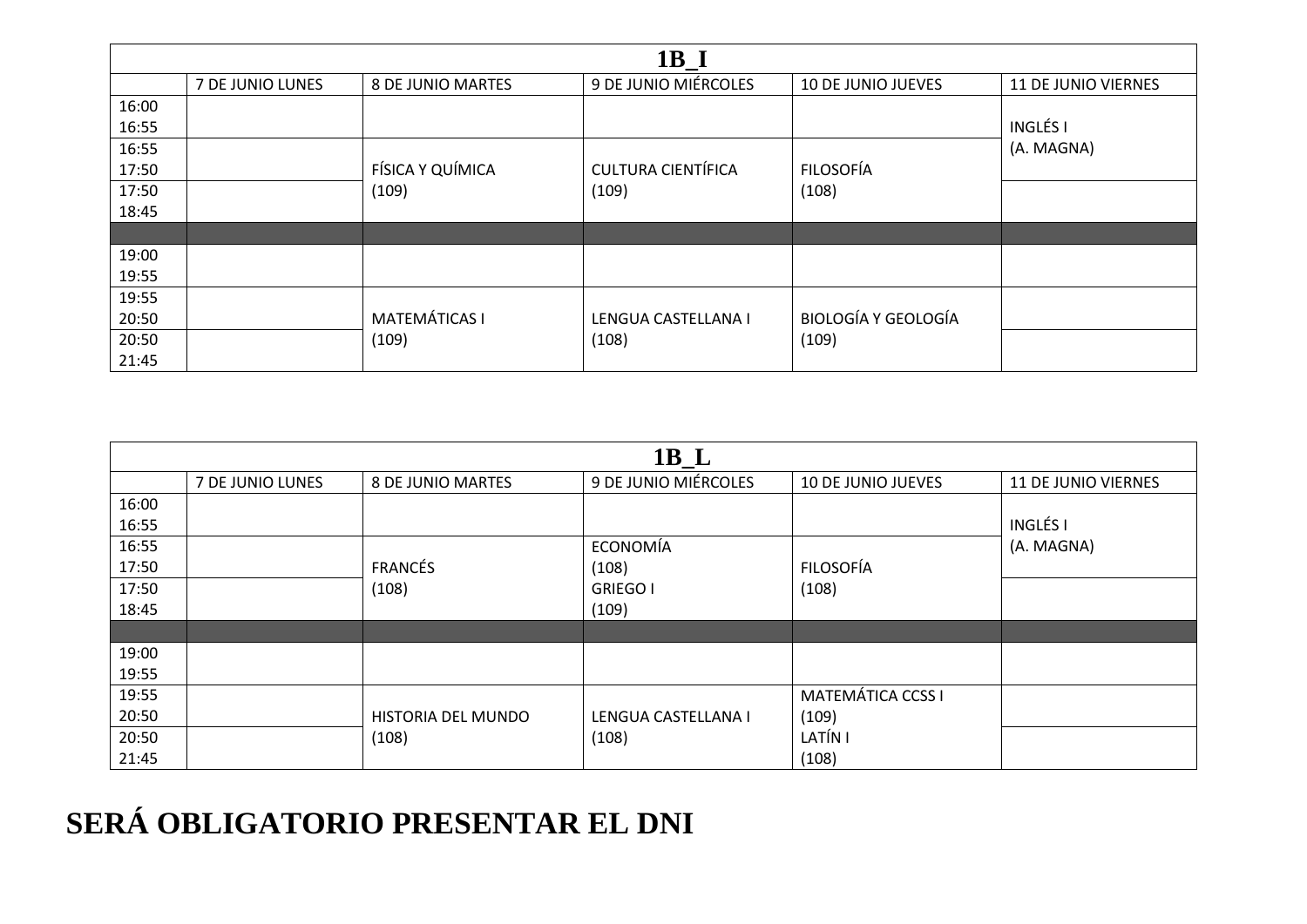| $2B_I$ |                               |                    |                       |                           |                       |
|--------|-------------------------------|--------------------|-----------------------|---------------------------|-----------------------|
|        | 7 DE JUNIO LUNES              | 8 DE JUNIO MARTES  | 9 DE JUNIO MIÉRCOLES  | <b>10 DE JUNIO JUEVES</b> | 11 DE JUNIO VIERNES   |
| 16:00  |                               |                    |                       |                           |                       |
| 16:55  | INGLÉS II                     |                    |                       |                           | <b>MATEMÁTICAS II</b> |
| 16:55  | (A. MAGNA)                    |                    |                       |                           | (111)                 |
| 17:50  |                               | HISTORIA DE ESPAÑA | CIENCIAS DE LA TIERRA |                           |                       |
| 17:50  |                               | (A. MAGNA)         | (111)                 |                           |                       |
| 18:45  |                               |                    |                       | <b>BIOLOGÍA</b>           |                       |
|        | LENGUA CASTELLANA II<br>(110) |                    |                       |                           |                       |
| 19:00  |                               |                    |                       | (111)                     |                       |
| 19:55  |                               |                    | QUÍMICA               |                           |                       |
| 19:55  |                               |                    | (111)                 |                           |                       |
| 20:50  |                               |                    |                       |                           |                       |
| 20:50  |                               |                    |                       |                           |                       |
| 21:45  |                               |                    |                       |                           |                       |

| $2B_L$ |                      |                    |                            |                        |                            |
|--------|----------------------|--------------------|----------------------------|------------------------|----------------------------|
|        | 7 DE JUNIO LUNES     | 8 DE JUNIO MARTES  | 9 DE JUNIO MIÉRCOLES       | 10 DE JUNIO JUEVES     | <b>11 DE JUNIO VIERNES</b> |
| 16:00  |                      |                    |                            |                        |                            |
| 16:55  | <b>INGLÉS II</b>     |                    |                            | LATÍN II               | <b>HISTORIA DEL ARTE</b>   |
| 16:55  | (A. MAGNA)           |                    | <b>FRANCÉS</b>             | (105)                  | (110)                      |
| 17:50  |                      | HISTORIA DE ESPAÑA | (104)                      |                        |                            |
| 17:50  |                      | (A. MAGNA)         | FUNDAMENTOS AD. GEST.      | <b>GRIEGO II</b>       |                            |
| 18:45  |                      |                    | (110)                      | (105)                  |                            |
|        | LENGUA CASTELLANA II |                    |                            | ECONOMÍA DE LA EMPRESA |                            |
| 19:00  | (110)                |                    |                            | (110)                  |                            |
| 19:55  |                      |                    | <b>MATEMÁTICAS CCSS II</b> |                        |                            |
| 19:55  |                      |                    | (110)                      |                        |                            |
| 20:50  |                      |                    |                            |                        |                            |
| 20:50  |                      |                    |                            |                        |                            |
| 21:45  |                      |                    |                            |                        |                            |

## **SERÁ OBLIGATORIO PRESENTAR EL DNI**